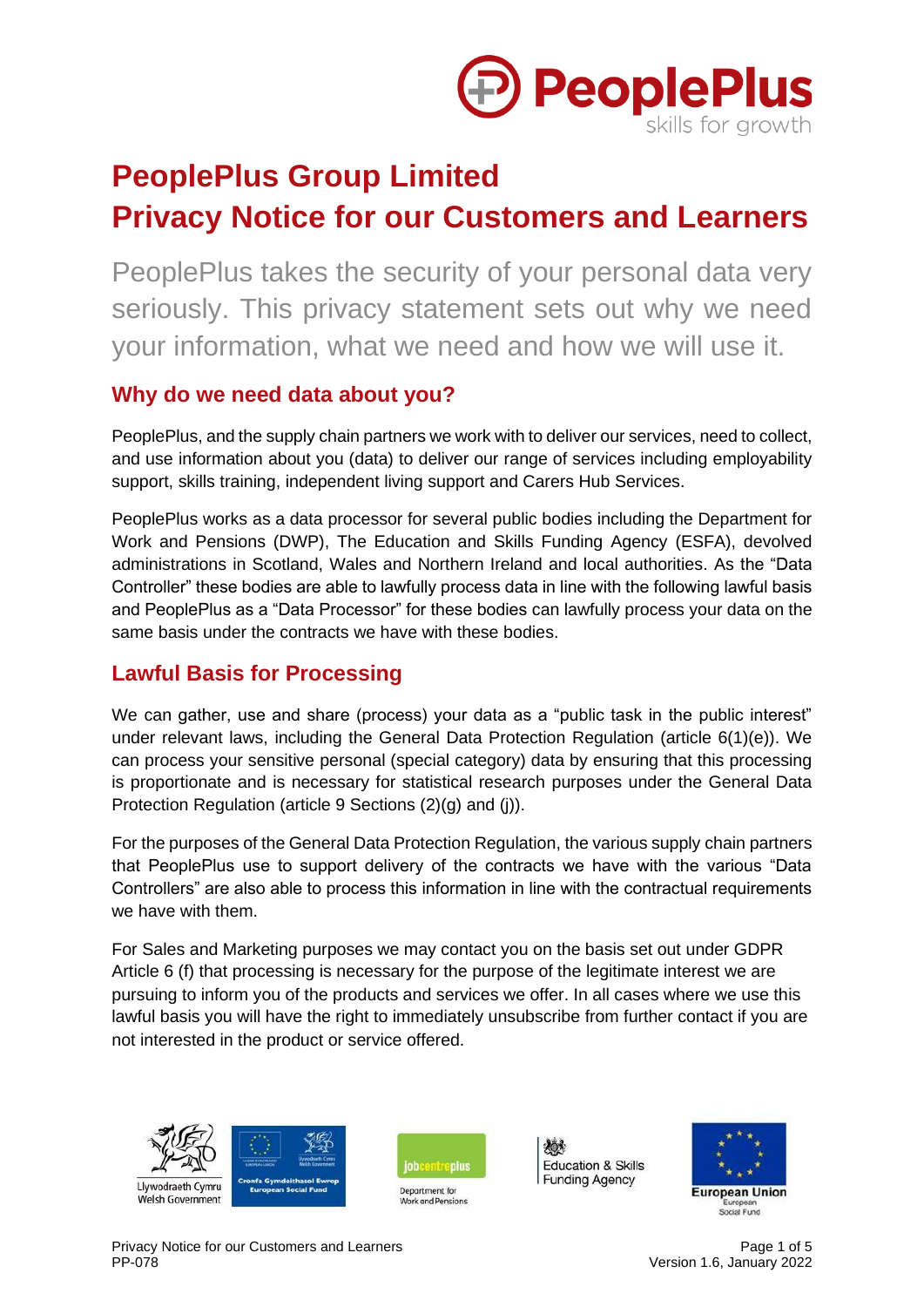

Where processing your data is not fully covered by the above lawful basis, we will request your specific consent to process your data relevant to the particular service we are providing.

#### **How will your data be used?**

PeoplePlus and our supply chain partners will use your data to:

- Help us agree with you the appropriate type of service we can provide to support you in your training or support you into employment and independent living or other service we provide to you.
- Monitor and report on our performance in supporting you, including producing statistics and equalities monitoring reports.
- Enable supply chain partners to claim payment from PeoplePlus as per contract.
- Better understand how our services work, what difference they make to the people involved and how to improve future services for people like yourself.

## **What information about you is needed?**

To deliver, monitor and evaluate our services, we will ask you for:

- Your contact details.
- other personal data (for example, your age, gender, National Insurance Number), and.
- sensitive / personal data (for example, about your health, religion, ethnicity).

We will also ask you about your relevant background / historical information that supports the service we offer to you and will hold information on the support you receive as a participant in the programmes we offer through these public bodies.

#### **How will we store your data?**

Your data will not be transferred to, stored at, or processed in a destination outside the United Kingdom. We will store your information on databases held in locations that have been tested for electronic and physical security and access will be permitted only to those with a need to know. We will not store your personal information for longer than is necessary to deliver and evaluate the services we offer.

## **Data Security**

We have put in place appropriate security measures to prevent your personal information from being accidentally lost, used, or accessed in an unauthorised way, altered, or disclosed. In addition, we limit access to your personal information to those employees, agents, contractors and other third parties who have a business need to know. They will only process your personal information on our instructions, and they are subject to a duty of confidentiality.





ද්රා **Education & Skills Funding Agency** 

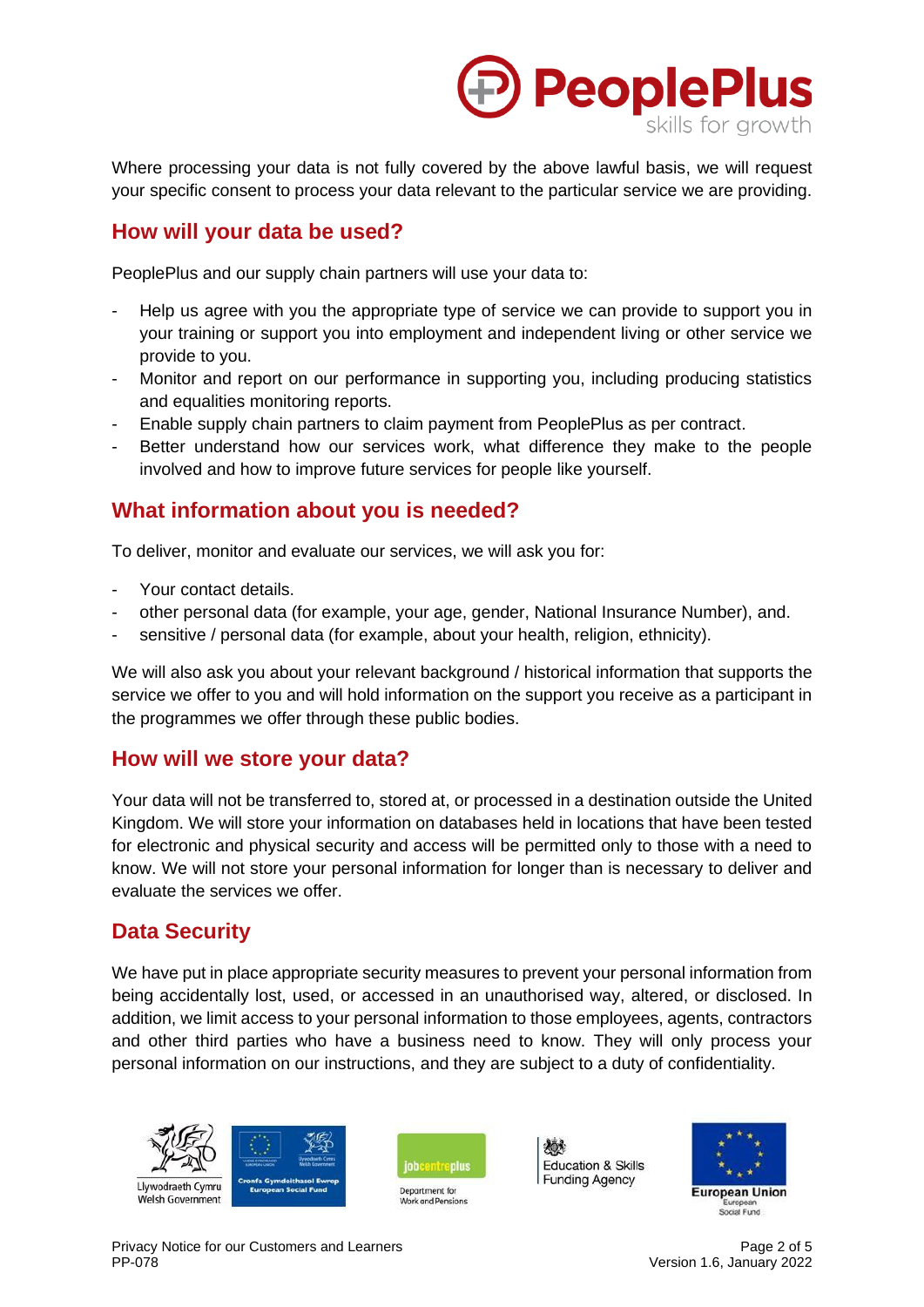

# **Sharing your Data**

To deliver our services, PeoplePlus and our supply chain partners may need to share the minimum necessary of your personal and sensitive details with:

- potential employers.
- specialist training and other organisations necessary for your full participation in the services we offer, where these organisations are covered by a contract held with PeoplePlus and therefore incorporated into our contract(s) held with the data controller.
- third party contractors acting on behalf of PeoplePlus to provide support services necessary for the delivery of our service to you; and
- other parties, as is necessary for the purpose of, or in connection with, any legal proceedings (including prospective legal proceedings).

To evaluate our services, we may also contact you to invite you to take part in the evaluation of our services. The feedback you give will help shape future employability and other services we offer. The information collected will be used for research, evaluation, and statistical purposes only. **You do not have to take part in evaluation activities if you do not want to.**

We will not share your contact information for any marketing purposes.

## **Your Responsibilities**

You are reminded that it is your responsibility to ensure the security of your own data (always including printed material such as CVs), including when on PeoplePlus or supply chain partner premises.

PeoplePlus cannot accept responsibility for the loss or theft of your personal data if caused by your own negligence.

## **Your Rights**

- **You have the right to access the personal data we process about you.** To access the personal data we process about you, submit a request in writing (by post or email) to the PeoplePlus Data Protection Officer (address below). PeoplePlus will treat this as a Subject Access Request and will respond within one month of receipt of the request. PeoplePlus as the "Data Processor" will need to contact the relevant public body to obtain their authority as "Data Controller" to release your data but we will provide the "Data Controller" with all the assistance they require to meet your demands for access to your personal data on a timely basis.
- **You have the right to object to processing that is or is likely to cause substantial damage or distress to you or another.** To exercise this right, please write stating what







ද්රා Education & Skills **Funding Agency** 

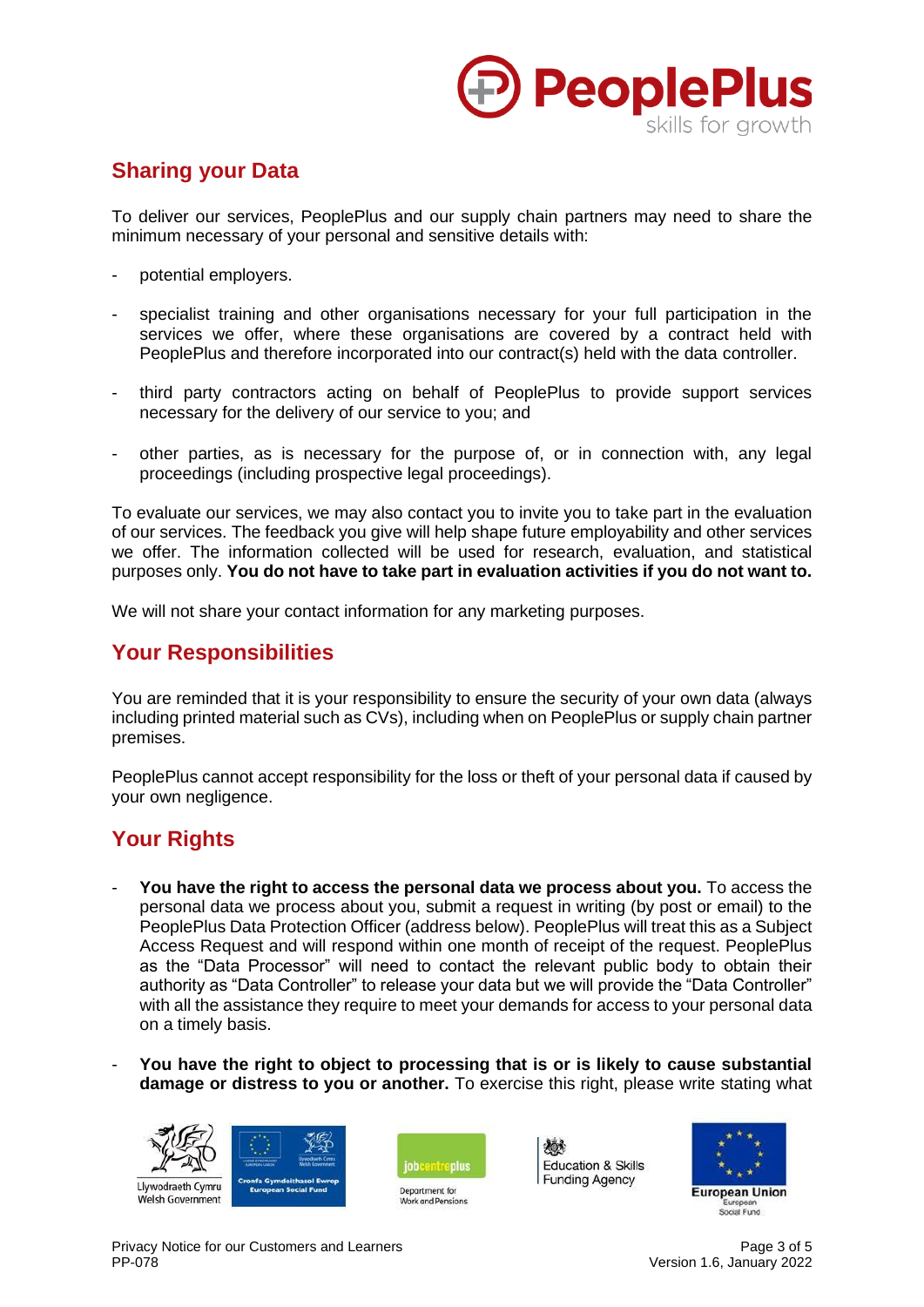

processing you object to and why it is causing or is likely to cause you damage or distress. PeoplePlus will consider the request and respond within 21 days to confirm whether the objection is accepted. PeoplePlus as the "Data Processor" will need to contact the relevant public body to obtain their authority as "Data Controller" to respond to your request but we will provide them with all the assistance they require to respond to your request on a timely basis.

- We seek to ensure that personal data processed is accurate and up to date. **You have the right to request to rectify, block, erase, delete or destroy inaccurate information.** To exercise this right, you can write to PeoplePlus setting out the information and the reasons you wish it to be changed etc. We will consider the request and respond within 21 days to confirm whether the request is accepted. In cases where the inaccurate data is the result of processing by PeoplePlus we will respond to you directly without reference to the public bodies who are our "Data Controllers". However, in some cases the inaccurate data may relate to information we have received about you from the various public bodies we process data for. In these cases, we will need to confirm details with the public body, but we will work with them to provide you with an appropriate resolution on a timely basis.
- **You have a right to erasure and deletion, also known as 'the right to be forgotten' of all data held about you**. The broad principle underpinning this right is to enable you to request the deletion or removal of personal data where there is no compelling reason for its continued processing. We will consider the request and respond within 21 days to confirm whether the request is accepted. PeoplePlus as the "Data Processor" will need to contact the relevant public body to obtain their authority as "Data Controller" to respond to your request but we will provide them with all the assistance they require to respond to your request on a timely basis.
- **You have the right to be confident that we will handle your personal information responsibly and in line with good practice.** If you have a concern about the way, we are handling your information you can write using the details below.

## **Processing as Data Controller**

Most of the data processing carried out by PeoplePlus is under contracts with public bodies and we process your data as a "Data Processor" in line with the lawful basis outlined above.

In a minority of cases the lawful basis of processing may be contractual or by consent or by another lawful basis. In these circumstances we will confirm the specific legal basis to you via additional documentation. Where PeoplePlus requests additional personal data from you beyond the data required to act as a Data Processor or in circumstances where PeoplePlus are the Data Controller we will also specifically ask for your consent to process your data. In any circumstances where the lawful basis of processing is your consent you will be able to withdraw your consent at any time.





勉 Education & Skills **Funding Agency** 



Privacy Notice for our Customers and Learners Page 4 of 5 PP-078 Version 1.6, January 2022